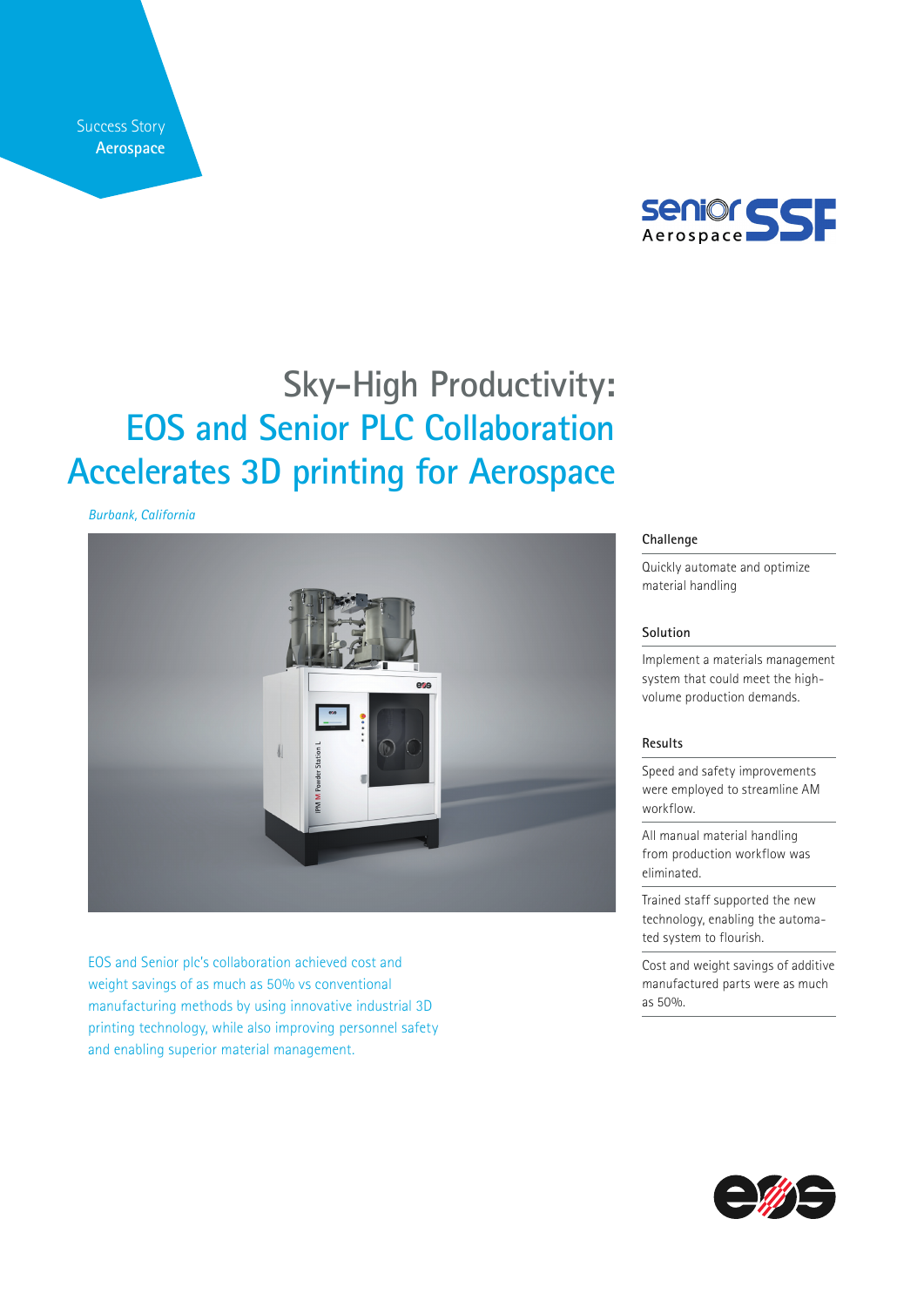# Sky-High Printing Drives Productivity **EOS and Senior plc Collaborate to Accelerate and Optimize Industrial 3D printing in the Aerospace Industry**

EOS, working in collaboration with Senior plc (LON: SNR, "Senior"), an international manufacturer of high technology components and systems,has devised and launched a new collaborative manufacturing process at the Senior Aerospace Advanced Additive Manufacturing Center (AAMC) in Burbank, California.. The center designs and manufactures complex high- and low-pressure environmental control system and engine bleed air components for fluid conveyance and thermal management applications in aerospace, land vehicle and nuclear energy. Historically, this has required either complex castings, machining or welded assemblies.

## **The Challenge**

Senior uses additive manufacturing – more widely known as industrial 3D printing – for critical applications across military and commercial aircraft platforms. This requires safe and efficient management of large quantities of material across manufacturing centers, but research indicated that the manual processing of materials was inefficient at scale. Manual processing also introduced health and safety concerns around possibilities for human error, powder spillages and production downtimes for refills.

Senior has long been interested in additive manufacturing and was an early adopter of this cutting-edge

process. For Senior to commit fully to scalable, repeatable additive manufacturing, however, a robust, more automated method to handle and manage materials was needed. The simple solution would have been to allow processes naturally to evolve over time, but after carefully considering options to improve productivity, safety and end-user performance, Senior selected EOS as a partner.

After consultation, Senior Aerospace and EOS set out to both automate and optimize material handling as much as possible while making the process more efficient and replicable across any facility or production application.



## **Short Profile**

**About Senior Aerospace**  Senior Aerospace provides high technology products and systems for demanding applications in the aerospace & defence and adjacent markets. Our product portfolio spans a wide range of, fluid conveyance, and thermal management components and sub-systems, as well as complex structural parts and assemblies, for fixed-wing and rotary aircraft, aero-engines, spacecraft, and a variety of other industrial applications. With a global footprint, Senior Aerospace manufactures proprietary designed and build-toprint products for customers around the world that meet today's challenges and is actively engaged in developing products and capabilities for a low carbon sustainable future.

### **About Senior**

Senior is an international manufacturing group with operations in 12 countries. It is listed on the main market of the London Stock Exchange (symbol SNR). Senior designs and manufactures high technology components and systems for the principal original equipment manufacturers in the worldwide aerospace & defence, land vehicle and power & energy markets.

Further information on Senior plc may be found at:

*www.seniorplc.com*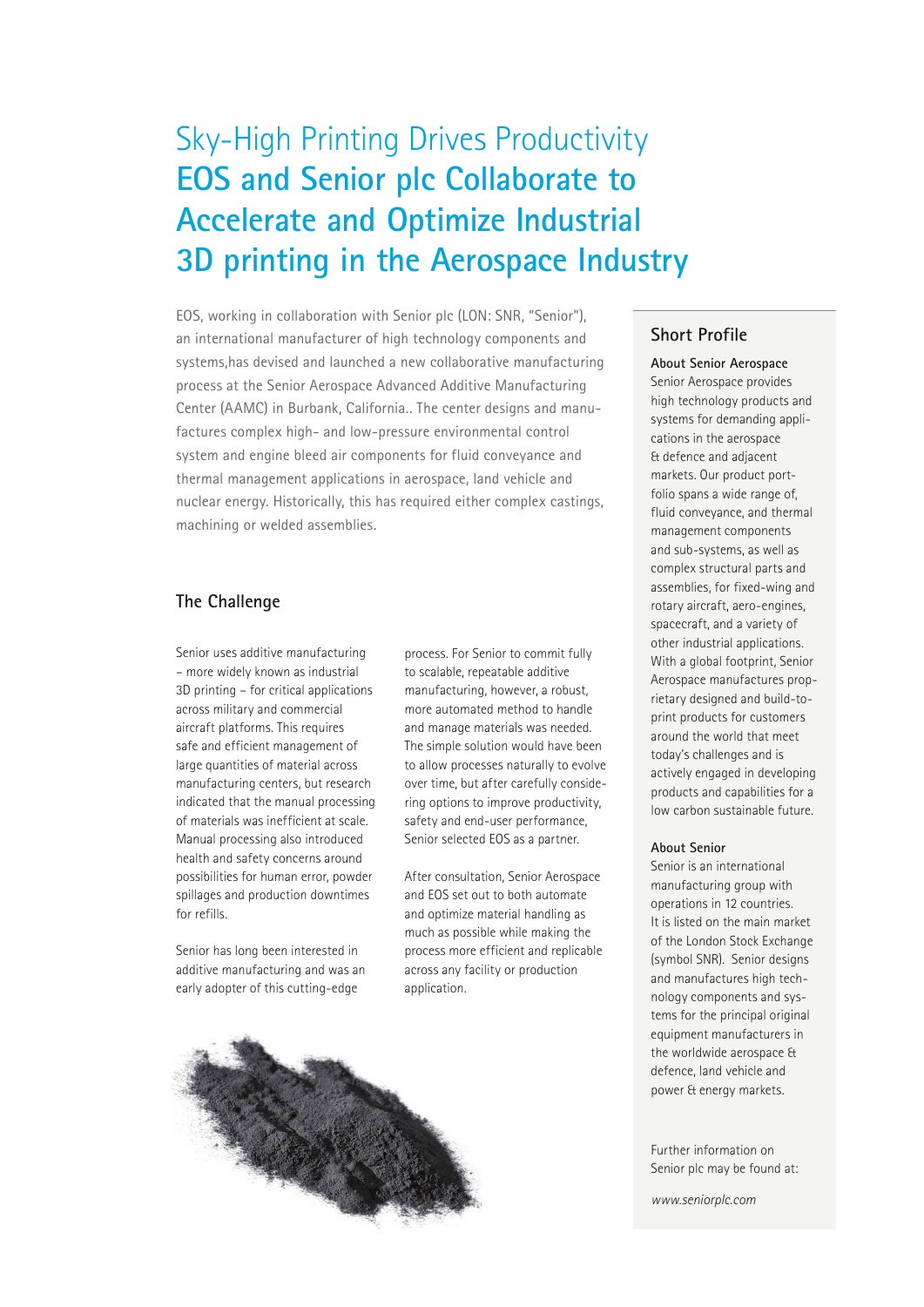## **The Solution**

Senior's search for a solution coincided with EOS's development of the IPM M Powder Station L (IPM M L), an automated material management system built to meet high volume demands. Using the IPM M L in combination with EOS Printers, Senior was able to eliminate all manual material handling from its production workflow while training staff to support the new technology as needed; a true 'set it and forget it' achievement.

The ability to augment the quantity of material is a game-changer. Now, the EOS M 400-4 connected to the IPM M L automatically refills the dispenser bin and completes full builds without any interruption or user intervention, eliminating manual lifting of heavy powder containers. The system also features innovative safety features, such as a closed powder-storage circuit with an argon gas atmosphere to protect powdered titanium. Keeping titanium separate from air promotes safety and ensures powder longevity, further improving Senior's processes and operations.

# **Our Combined Results**

Senior, with EOS's technology, has implemented a much-improved automated material-management solution for its industrial additive manufacturing processes. This has enabled improvements in productivity, speed and safety that have streamlined the company's end-toend workflow by taking advantage of automated and optimized material handling. Another key advantage of the new automated system is high-quality, repeatable prints resulting from good powder material traceability.

"A lot of our customers are intrigued by the projected cost and weight savings available from additive manufacturing, but are apprehensive about the process control capability," says Matthew Parker, AAMC Director. "When we show our extensive dataset to our customers, including our robust powder data enhanced by the capabilities of the IPM M L keeping the powder under argon at all times, thus eliminating the need for direct power interaction by our operators, doubts about process control are rapidly settled.

Senior's investments in the IPM M L have achieved cost and weight savings of as much as 50% vs conventional material removal manufacturing methods of a wide range of Titanium and Inconel parts, as well as improving personnel safety and enabling superior material management.

"Additive manufacturing really has now become part of the DNA of the business, and everyone on the engineering team thinks 'additively".